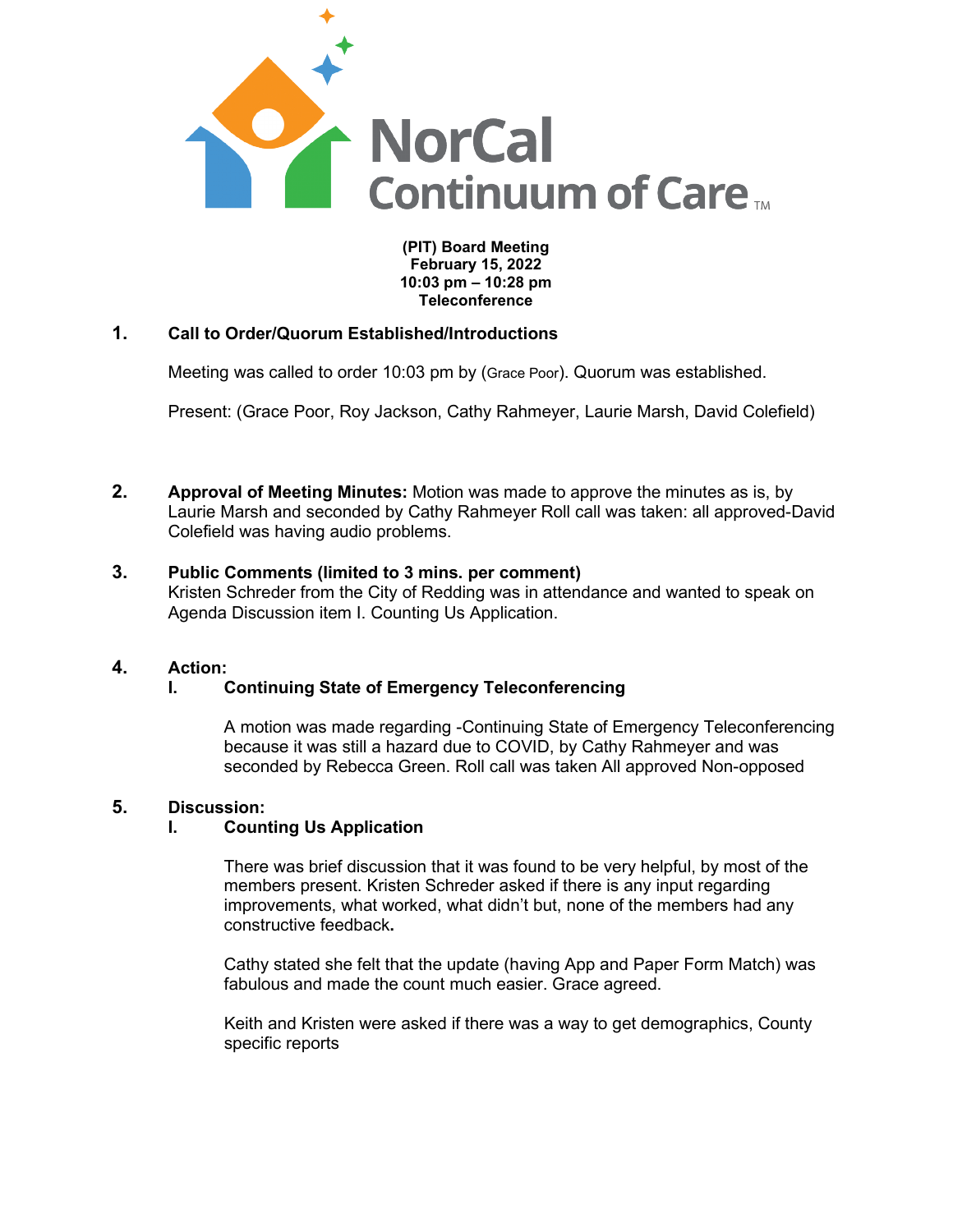

Shasta Advisory Board was looking for formal feedback on the Apps utilization- Is it worth the cost. All present stated they believed the App was well worth the cost.

Keith also asked if all counties were done with their data entry? He's asked that each county export the details as soon as possible. He was preparing rough numbers for the Executive Board Meeting.

He stressed how important this count was to future funding.

## **6. County Updates**

**Del Norte:** Roy reported that their PIT count was at 430-440. He said the Unsheltered went well, Sheltered could have been better. He asked Keith why it was only showed 404. Keith explained it went by Household and whether or not the Sheltered was in an acceptable shelter.

**Lassen:** Grace reported that they had to do their count more than one day due to COVID, they were short on volunteers.

**Modoc:** Keith spoke for Modoc they had 10 survey, data entry has been completed.

**Plumas:** Cathy reported that they completed 145 unsheltered and 96 sheltered. Some were due to loss of employment and other were from the Dixie Fire.

**Shasta:** David has been out ill so he did could not speak to the count at this time.

**Sierra:** Laurie reported they had 12 completed surveys

**Siskiyou:** Keith report PIT is done but, that Duane is still working on the Sheltered.

**Lead Agency update**: Keith will look for follow up on completed Surveys. He would like to begin the HUD Report, that is due in April.

He spoke about asking for a Discussion regarding HAPP3 funds to pay for the US App. Until now the City of Redding has graciously paid for the Apps use. Using HAPP funds will be a discussion taken up at the Executive Board Meeting.

**7. Discussion items for Next Meeting:** Grace asked if there were any Discussion items for the next meeting, none stated.